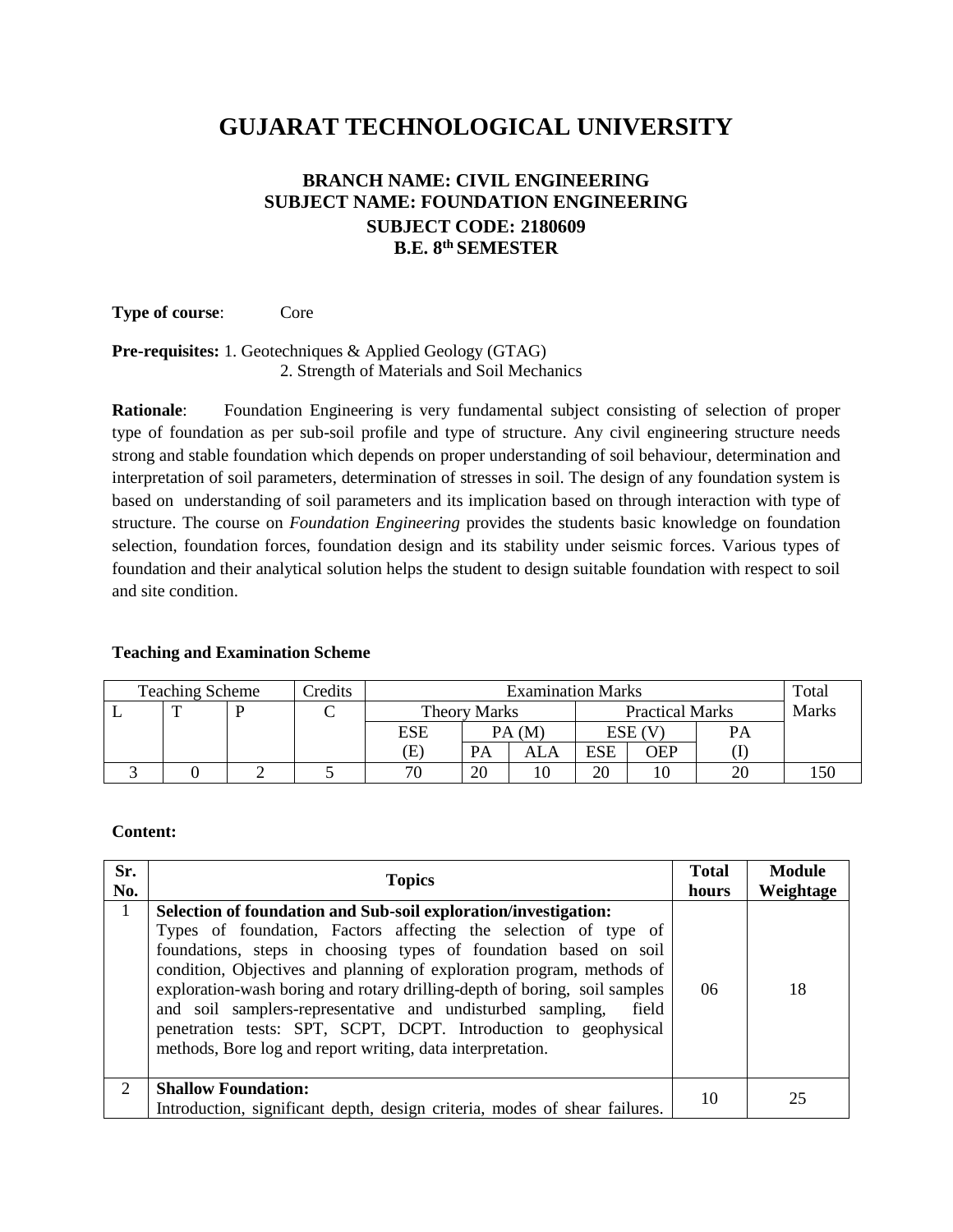|                | Detail study of bearing capacity theories (Prandtl, Rankine, Terzaghi,<br>Skempton), bearing capacity determination using IS Code, Presumptive<br>bearing capacity. Settlement, components of settlement & its estimation,<br>permissible settlement, Proportioning of footing for equal settlement,<br>allowable bearing pressure. Bearing capacity from in-situ tests( SPT,<br>SCPT, PLATE LOAD), Factors affecting bearing capacity including<br>Water Table., Bearing capacity of raft/mat foundation as per codal            |    |    |
|----------------|-----------------------------------------------------------------------------------------------------------------------------------------------------------------------------------------------------------------------------------------------------------------------------------------------------------------------------------------------------------------------------------------------------------------------------------------------------------------------------------------------------------------------------------|----|----|
|                | provisions, Contact pressure under rigid and flexible footings. Floating<br>foundation. Types of pavements $&$ its design.                                                                                                                                                                                                                                                                                                                                                                                                        |    |    |
| 3 <sup>1</sup> | <b>Pile foundations:</b><br>Introduction, load transfer mechanism, types of piles and their function,<br>factors influencing selection of pile, their method of installation and their<br>load carrying characteristics for cohesive and granular soils, piles<br>subjected to vertical loads- pile load carrying capacity from static<br>formula, dynamic formulae (ENR and Hiley), penetration test data & Pile<br>load test (IS 2911).<br>Pile group: carrying capacity, efficiency and settlement. Negative skin<br>friction. | 07 | 22 |
| 4              | Foundations on problematic soil & Introduction to Geosynthetics :<br>Significant characteristics of expansive soil, footing on such soils,<br>Problems and preventive measures. Under-reamed pile foundation-its<br>concept, design & field installation. Significant characteristics of silt and<br>loess, problems & remedial measures footing on such soils, introduction<br>to geosynthetics-types and uses.                                                                                                                  | 05 | 18 |
| 5 <sup>1</sup> | <b>Retaining walls:</b><br>Types (types of flexible and rigid earth retention systems: counter fort,<br>gravity, diaphragm walls, sheet pile walls, soldier piles and lagging).                                                                                                                                                                                                                                                                                                                                                   | 07 | 17 |

## **Suggested Specification table with Marks (Theory):**

| <b>Distribution of Theory Marks</b> |       |         |         |         |                 |  |  |
|-------------------------------------|-------|---------|---------|---------|-----------------|--|--|
| R Level                             | Level | A Level | N Level | E Level | $\degree$ Level |  |  |
| 25                                  | 25    | 20      | 25      | 15      | ٠               |  |  |

**Legends: R: Remembrance; U: Understanding; A: Application, N: Analyze and E: Evaluate C: Create and above Levels (Revised Bloom's Taxonomy)**

Note: This specification table shall be treated as a general guideline for students and teachers. The actual distribution of marks in the question paper may vary slightly from above table.

#### **Reference Books:**

- 1) P. Purushothama Raj; Soil Mechanics and Foundation Engineering; Pearson Education.
- 2) B.C. Punamia; Soil Mechanics & Foundation Engineering; Laxmi Pub. Pvt. Ltd., Delhi.
- 3) Alamsingh; Soil Mechanics & Foundation Engineering; CBS Publishers & Distributors, Delhi
- 4) Taylor D.W.; Fundamentals of Soil Mechanics; Asia Publishing House, Mumbai
- 5) V. N. S. Murthy; Soil Mechanics & Foundation Engineering; Sai Kripa Technical Consultants, Banglore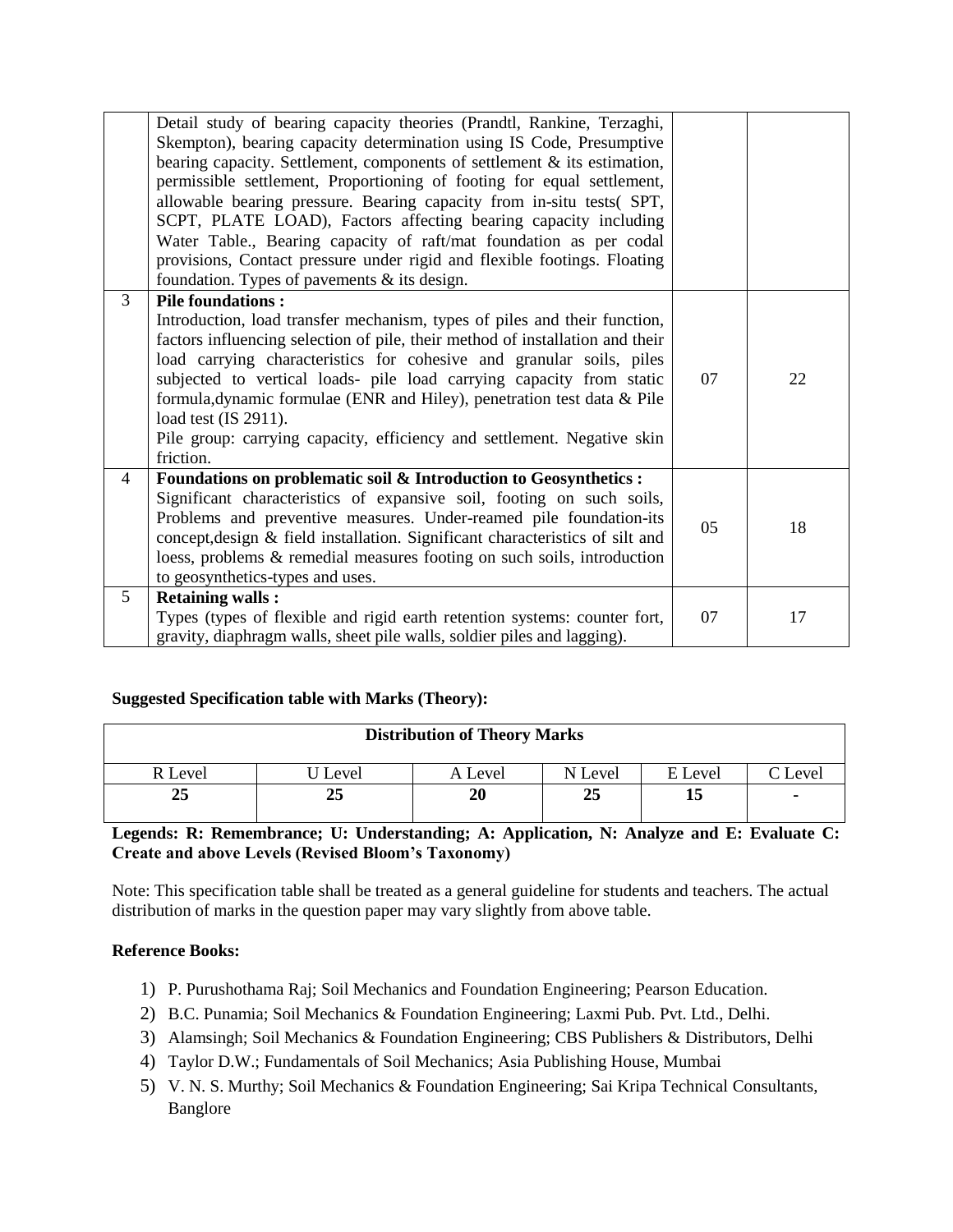- 6) Gopal Ranjan, Rao A.S.R.; Basic and applied soil mechanics; New age int. (p) ltd.
- 7) Arora K.R.; Soil Mechanics & Foundation Engineering; Standard Pub., Delhi
- 8) Das Braja M; Principles of Geotechnical Engineering; Thomson Asia Pvt. Ltd.

## **IS Codes :**

- 9) 1. Code of practice for determination of bearing capacity of shallow foundation IS:6403
- 10) 2. Code of practice for design and construction of pile foundation- IS:2911 (Part I to IV)
- 11) 3. Method for standard penetration test for soil- IS:2131
- 12) 4. Code of practice for subsurface investigation for foundation- IS:1892
- 13) 5. Code of practice for structural safety of buildings: Shallow Foundations- IS:1904
- **14)** 6. Code of practice for calculation of settlement of foundations- IS:8009

#### **Course Outcome:**

After learning the course the students should be able to:

(a)Select appropriate soil investigation/testing technique/method and get true sub soil parameters used for selection of type of foundation as per codal guidelines.

(b)Select and design appropriate/suitable foundation system (shallow/Deep) for different structures, that satisfy the allowable bearing capacity and settlement requirements based on soil properties,

(c)Design deep foundation satisfying bearing capacity and settlement requirements,

(d)Design and analysis of retaining walls and sheet piles under static loads,

(e)Understand the engineering behaviour of expansive soils and selection of suitable foundation type for such soils.

(f)Selection of alternate materials like geosynthetics and its application in foundation problems.

At least 15 problems based on above topic.

- 1) Plate load test (PLT)
- 2) Standard Penetration test (SPT)
- 3) Static and Dynamic Cone Penetration test (SCPT-DCPT)
- 4) Triaxial Shear Test (CD condition)
- 5) Consolidation test (on soft marine clays)
- 6) Swell Pressure test
- 7) CBR test

#### **Open Ended Problems:**

- Collection of samples of soil and identification of their types
- Collection of literature on types of foundation
- Development of spread sheets/computer programmes for the design of shallow and deep foundation.
- Design of foundation of real-life structure using open-source/commercial software
- Design of retaining wall for any underpass/bridge of your local city.